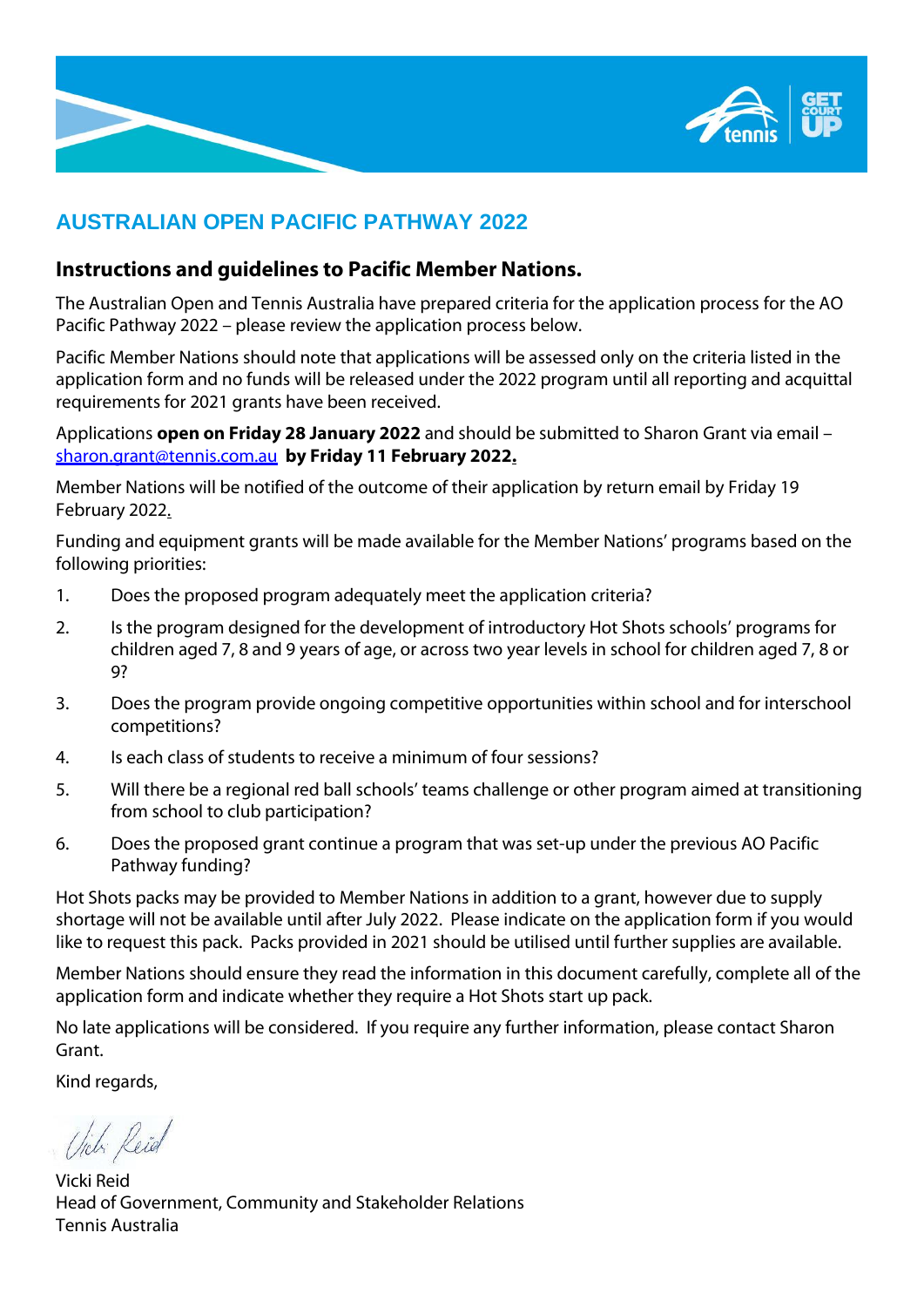

#### **APPLICATION INFORMATION**

## **AO PACIFIC PATHWAY BACKGROUND AND OBJECTIVES**

The Australian Open Pacific Pathway Tennis Development Program (**AO Pacific Pathway**) aims to encourage the development of junior tennis programs for 4-10 years olds in Member Nations of the Oceania Tennis Federation (**Member Nations**). The AO Pacific Pathway will provide grants in the form of cash payments and equipment (**Grant**) to selected Member Nations to be put towards:

- the creation and implementation of junior tennis development programs in schools;
- advocating participation in tennis for junior school aged children; and
- providing those children with opportunities to continue to play tennis.

## **GRANT DETAILS**

The maximum grant amount available to successful Member Nations under the 2021 AO Pacific Pathway is \$3000 AUD.

Additionally, modified Hot Shots tennis equipment will be distributed to Member Nations upon request.

The Grants may be awarded to up to 9 Member Nations. The recipients of the Grants will be determined once all applications have been received.

The recipients' junior development program **must focus on delivery of Hot Shots tennis in schools** for 4-10 years olds, but preference will be given to programs that emphasise on 7, 8 and 9 year old age groups.

# **APPLYING FOR A GRANT**

#### Eligibility Criteria

To be eligible for a Grant, a Member Nation must:

- be a financial member of the Oceania Tennis Federation;
- be a current and ongoing participant in the ITF's Junior Tennis Initiative (**JTI**) or be able to demonstrate its intention to become one;
- hold the necessary local approvals to deliver Hot Shots programs at the Member Nation's schools; and
- complete the attached Grant Application Form.

#### Application Criteria

In the Grant Application Form, the Applicant should demonstrate how it will comply with the aims and objectives of the AO Pacific Pathway. The Applicant must demonstrate how its proposed junior development program will provide a development pathway for children aged 4-10. Specifically:

- that the proposed program will reflect the modified approach prescribed in the JTI;
- that the proposed program will reflect the guidelines in Tennis Australia's "Hot Shots in Schools" modified approach;
- how many schools and how many children will be involved in the program; and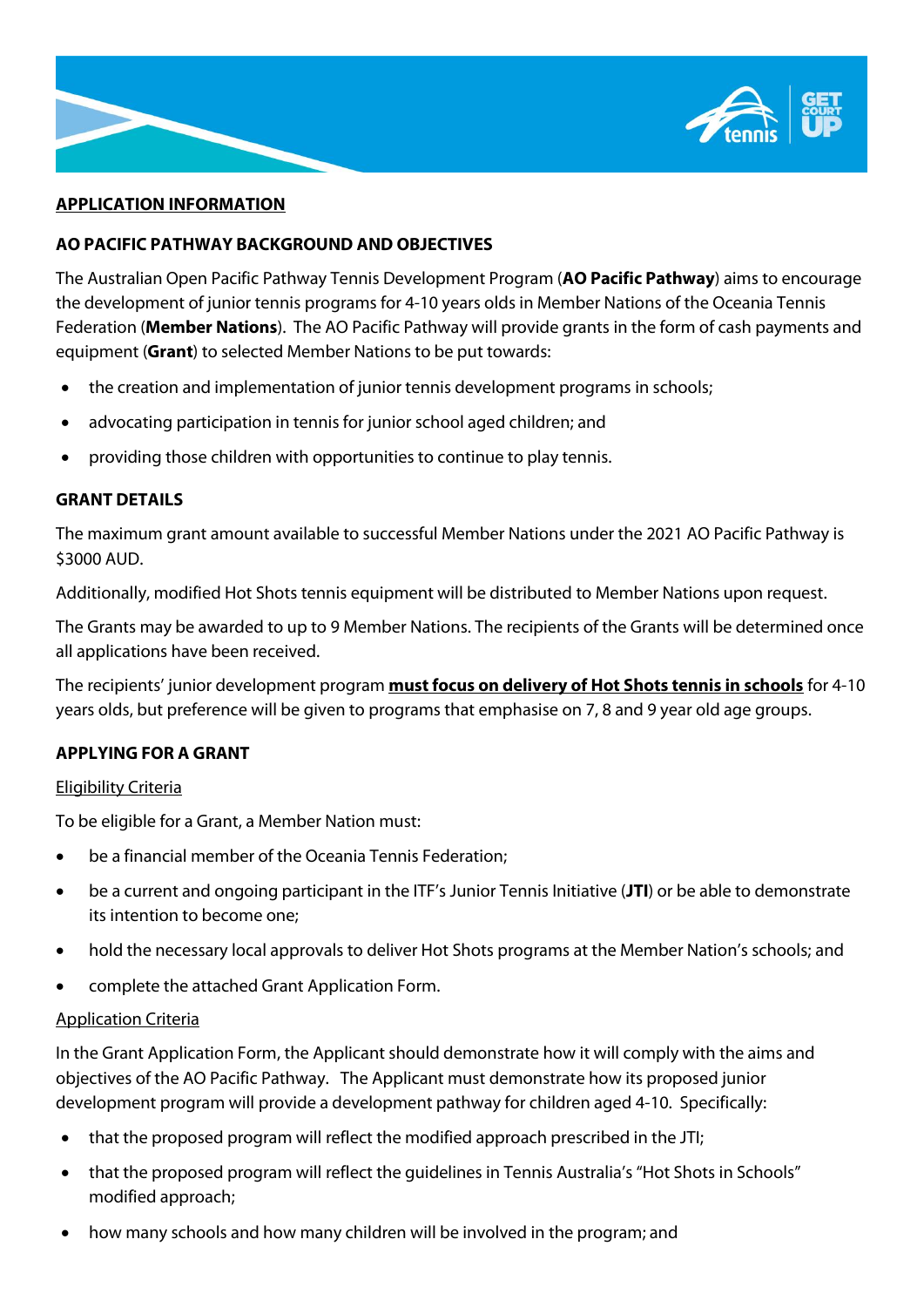

- how the Member Nation will incorporate the proposed school program into the Member Nation's development program including details of:
	- o specific activities;
	- o duration of the activity sessions;
	- o number of sessions and classes;
	- $\circ$  how these activity sessions in schools will be incorporated into ongoing development programs; and
	- o how these programs will emphasize 7, 8 and 9 year old age groups.

The Grant will be distributed to selected Member Nations, based on the quality of the Grant Application received, in accordance with the Grant Distribution timetable set out below.

# **GRANT CONDITIONS**

Successful Member Nations must:

- use the Grant to implement proposed junior development tennis programs in a proper, thorough, competent and efficient manner, including providing all necessary infrastructure, administrative and other support that may be required to deliver within school settings;
- prepare and submit a six month and final report providing updates on the implementation of proposals;
- prepare and submit half yearly and final accounts setting out how the Grant has been used and distributed and setting out any other costs associated with the proposals; and
- comply with the attached AO Pacific Pathway Conditions and Guidelines.

#### **APPLICATION TIMETABLE**

| Applications open:                                           | Friday 28 January 2022                                                                              |
|--------------------------------------------------------------|-----------------------------------------------------------------------------------------------------|
| Applications close:                                          | Friday 11 February 2022                                                                             |
| Applications assessed & notified by: Friday 18 February 2022 |                                                                                                     |
| <b>Grant Distribution timetable:</b>                         | 50% of monetary Grant within 14 days of notification and upon receipt<br>of tax invoice.            |
|                                                              | 50% after receipt of the 6 month report and financial acquittal (due 30<br><b>June 2022</b> ) to TA |

Applications should be directed to:

Sharon Grant Community Engagement Manager Tennis Australia via email [sharon.grant@tennis.com.au](mailto::sharon.grant@tennis.com.au)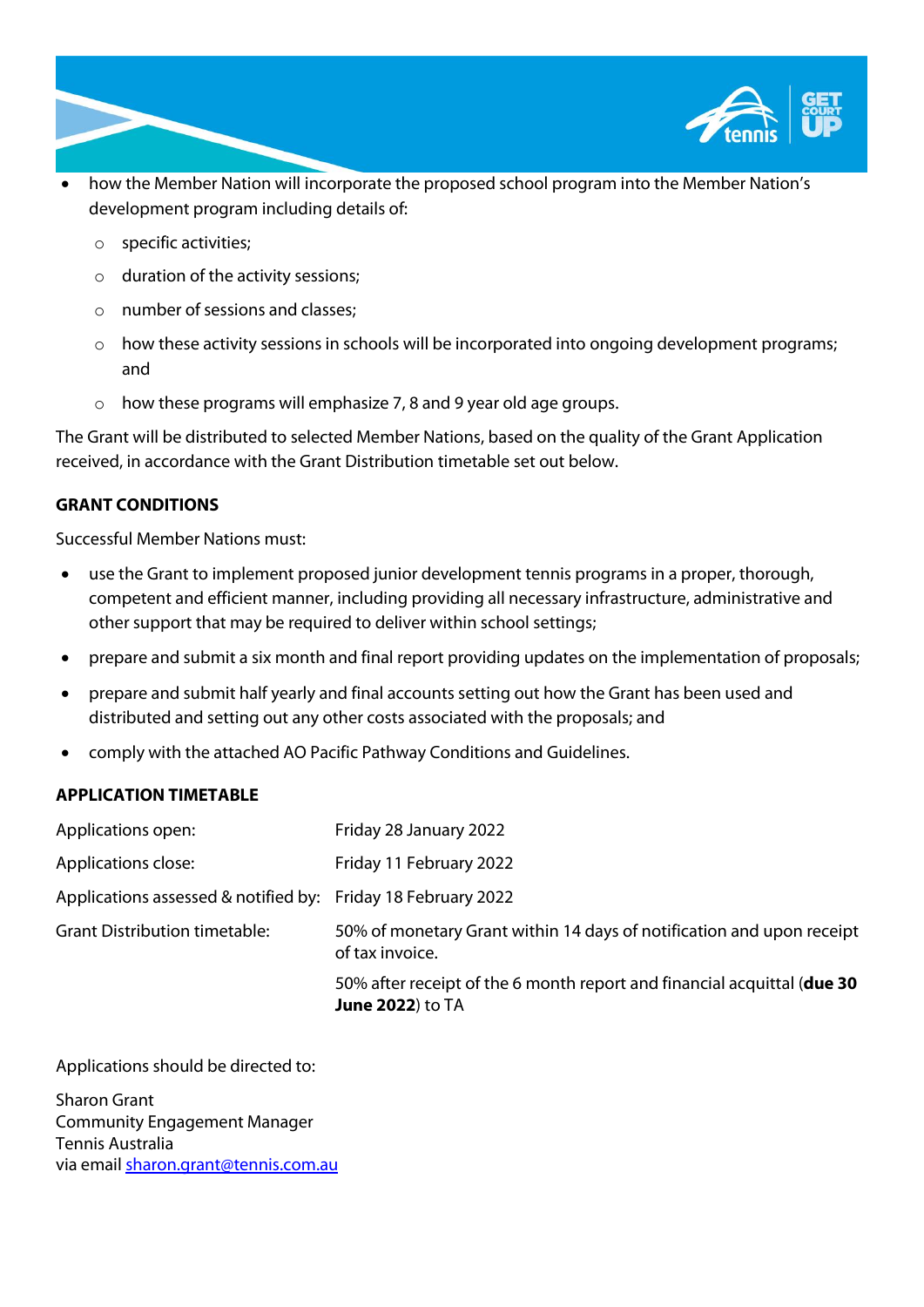

#### *AO Pacific Pathway Conditions*

- 1. *These conditions must be read together with the Application Information (Conditions). By applying for a Grant the Member Nation agrees to be bound by these Conditions.*
- 2. *The organiser of the AO Pacific Pathway is Tennis Australia Limited (ABN 61 006 281 125) (TA), the owner and promoter of the Australian Open Tennis Championships (AO).*
- 3. *Applications will be assessed by TA and the ITF Development Officer having regard to the way that Grant Application Form addresses the Application Criteria. Each successful Member Nation will be notified in writing using the contact details provided on its Grant Application Form.*
- 4. *Not all Member Nations that meet the Application Criteria will receive a Grant. TA's decision is final.*
- 5. *The Grant will be distributed in accordance with the Grant Distribution Timetable.*
- 6. *It is a condition of accepting a Grant that successful Member Nations use the Grant in accordance with the information provided in its Grant Application Form unless otherwise agreed by TA. The Grant (or any part) is not transferable or exchangeable.*
- 7. *TA reserves the right, at its absolute discretion, at any time, to vary, withdraw, postpone, amend or cancel a Grant, including without limitation, in circumstances where it cannot award any part of the Grant for any reason beyond its control.*
- *8. If Member Nation does not comply with these Conditions, TA may, in its sole and absolute discretion, require the Member Nation to repay and return all or part of the Grant and withhold any future payments.*
- *9. TA may recover any, or all, of the Grant if the Member Nation has used the Grant for anything other than as stipulated in its* Grant Application Form *or has supplied TA with information that is false or misleading.*
- 10. *Each Member Nation that is awarded a Grant must prepare and submit a report to TA and the ITF Development Executive every six (6) months during the AO Pacific Pathway (in accordance with a template provided by TA).*
- 11. *Each Member Nation warrants and represents that all information it has provided is accurate and it meets all the eligibility requirements to participate.*
- 12. *TA is not liable for any loss, damage and/or personal injury suffered or sustained in connection with, or as a result of, the AO Pacific Pathway Program or the Member Nation's use of a Grant.*
- 13. *Each Member Nation agrees to indemnify (and keep indemnified) TA (and any of its officers, employees and agents) against any loss, liability, injury or death incurred by TA (including any loss or expense incurred by the AO in dealing with any claim against the Member Nation) arising from any acts, omissions and/or negligence of the Member Nation, or the Member Nation's employees or agents in connection with the AO Pacific Pathway.*
- *14. Each Member Nation warrants that it has obtained consents of all participants in the AO Pacific Pathway sponsored junior development tennis programs, to the taking, retaining and reproducing images or likenesses obtained during the participants' participation in the program, in photographs, electronic images, sound recordings and video footage and to use such images or likenesses for the purposes of any TA, ITF and Oceania Tennis Federation's promotional, advertising, research or marketing materials (including for the promotion of the AO Pacific Pathway).*
- *15. TA will collect, store, use and disclose personal information it collects in accordance with its privacy policy located at [http://www.tennis.com.au/privacy,](http://www.tennis.com.au/privacy) which also contains information about how individuals may access and seek correction of personal information or complain about a breach of privacy by TA, and how TA will deal with that complaint. TA may disclose personal information to other parties in accordance with its privacy policy and to the extent permitted by law, including TA's related companies, other Australian Tennis Organisations, and third parties who provide TA services. From time to time, those third parties may be located overseas, including in the USA and the Netherlands.*
- *16. The AO Pacific Pathway and the terms and conditions of these Conditions shall be governed by and construed in accordance*  with the laws of Victoria, Australia and the Member Nation irrevocably and unconditionally consents to the exclusive jurisdiction *of the state and federal courts of Victoria, Australia.*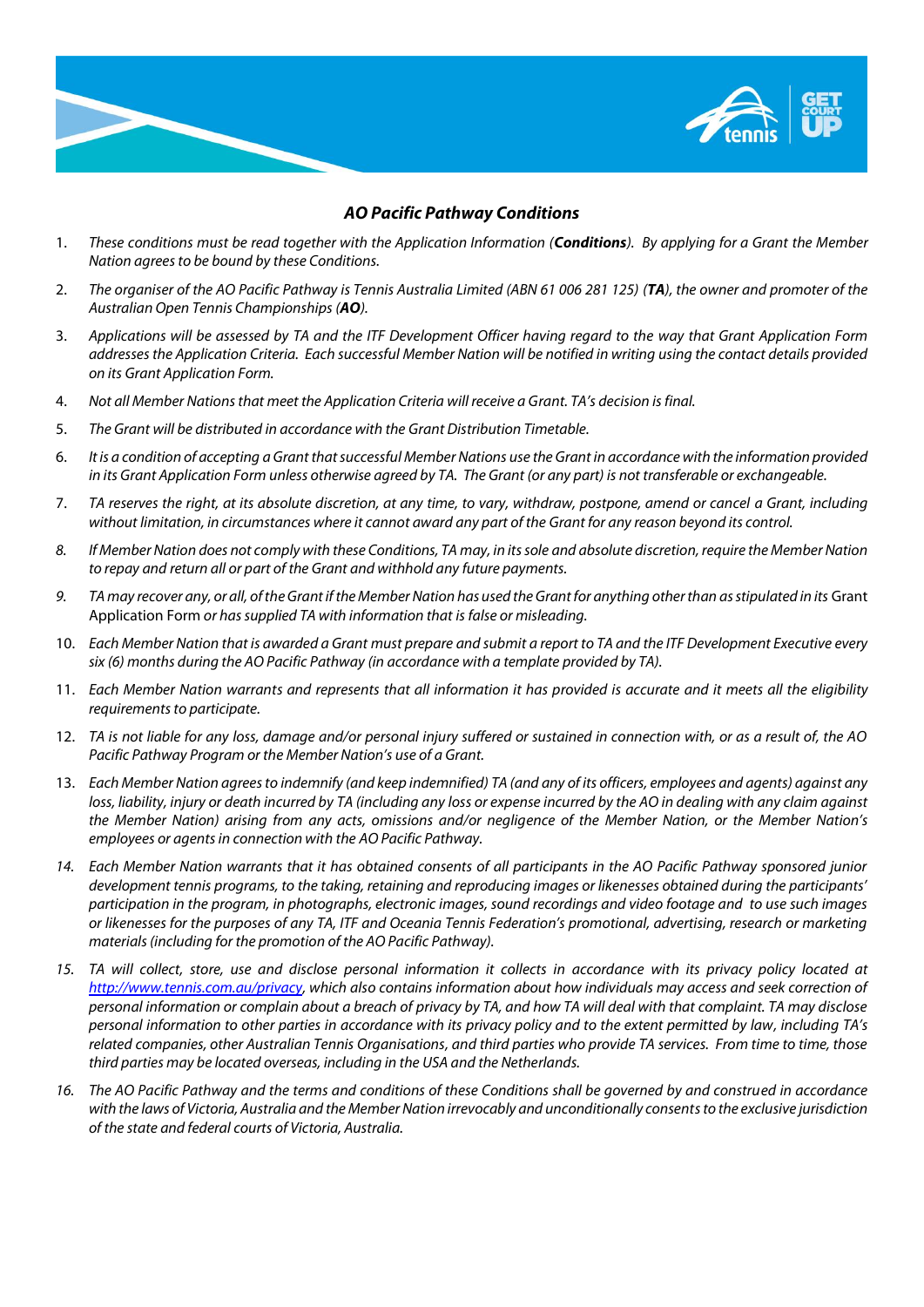

# **GRANT APPLICATION FORM**

| <b>Name of Member</b><br><b>Nation:</b> |                   |
|-----------------------------------------|-------------------|
| <b>Contact person:</b>                  | <b>Job title:</b> |
| <b>Address:</b>                         |                   |
| <b>Phone:</b>                           | E-mail:           |

#### **APPLICATION CRITERIA**

| Provide details on how your proposed junior development program will meet the aims and objectives of<br>the AO Pacific Pathway. |                      |                                                                                                                                 |              |               |        |  |
|---------------------------------------------------------------------------------------------------------------------------------|----------------------|---------------------------------------------------------------------------------------------------------------------------------|--------------|---------------|--------|--|
| How will the program be delivered<br>in schools? Include details of:                                                            |                      |                                                                                                                                 |              |               |        |  |
| • specific activities;                                                                                                          |                      |                                                                                                                                 |              |               |        |  |
| • duration of the activity sessions;                                                                                            |                      |                                                                                                                                 |              |               |        |  |
| • number of classes;                                                                                                            |                      |                                                                                                                                 |              |               |        |  |
| • anticipated number of children per<br>class;                                                                                  |                      |                                                                                                                                 |              |               |        |  |
| • number of sessions per class;                                                                                                 |                      |                                                                                                                                 |              |               |        |  |
| • emphasis on 7, 8 and 9 year olds                                                                                              |                      |                                                                                                                                 |              |               |        |  |
|                                                                                                                                 |                      |                                                                                                                                 |              |               |        |  |
| How many schools will be involved<br>in the program?                                                                            |                      | Approximately how many children will<br>be involved in the program?                                                             |              |               |        |  |
| Will the proposed program reflect                                                                                               | Yes $\Box$           | Does the proposed program reflect the<br>modified approach as prescribed in the<br><b>ITF's Junior Tennis Initiative?</b>       |              | Yes $\square$ |        |  |
| the guidelines in Tennis Australia's<br>"Hot Shots Tennis in Schools"?                                                          | <b>No</b><br>$\Box$  |                                                                                                                                 |              | <b>No</b>     | $\Box$ |  |
| List the key areas where the grant<br>money will be spent?                                                                      |                      |                                                                                                                                 |              |               |        |  |
| Do you wish to be considered for an                                                                                             |                      | Have you been a previous recipient<br>of an AO Pacific Pathway grant? If<br><b>Yes</b><br>$\Box$<br>Year/s<br>Yes, what year/s? |              | Yes $\square$ |        |  |
| equipment pack to assist program<br>delivery?                                                                                   |                      |                                                                                                                                 |              |               |        |  |
|                                                                                                                                 | <b>No</b><br>$\perp$ |                                                                                                                                 | No $\square$ |               |        |  |